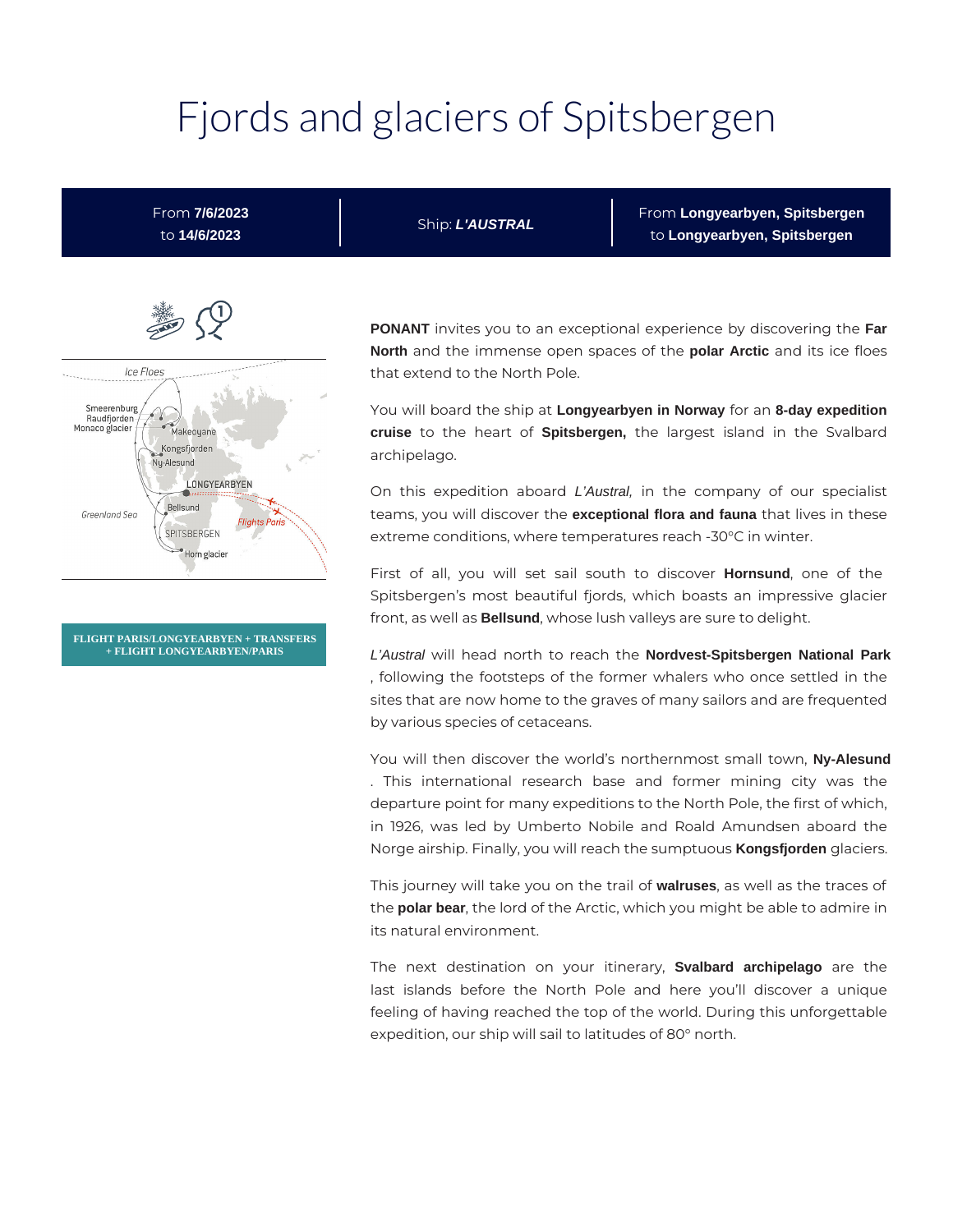Itinerary is subject to change according to port authorizations and government regulations. We are privileged guests in these remote lands where we are at the mercy of weather, ice, tidal and current conditions. Landings on certain sites and the observation of certain wildlife cannot be guaranteed. They vary from day to day, making each PONANT cruise a unique experience. The Captain and the Expedition Leader will make every effort to ensure that your experience is as rich as possible, while complying with the safety rules and instructions imposed by the AECO.



The information in this document is valid as of 7/7/2022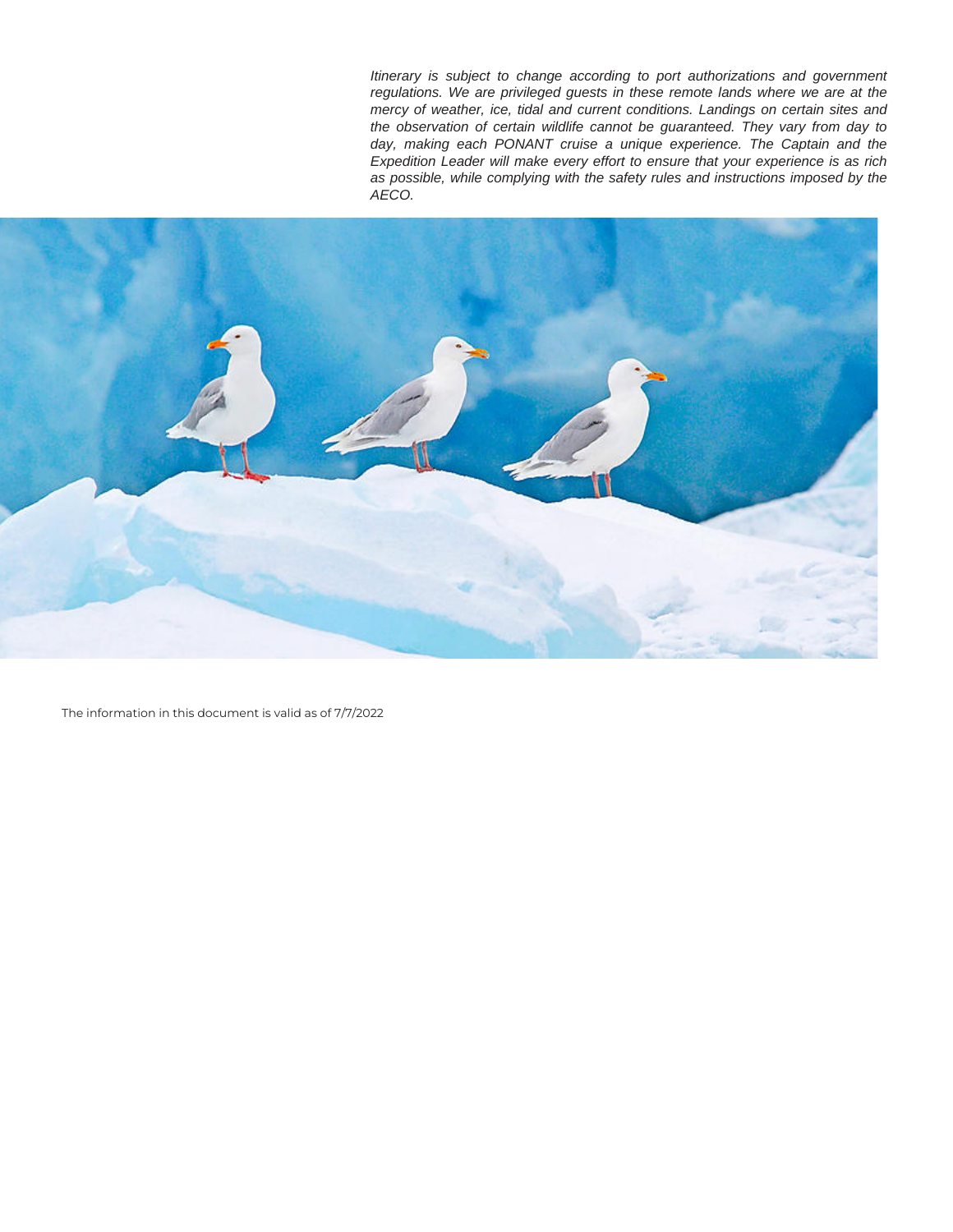# Fjords and glaciers of Spitsbergen **YOUR STOPOVERS :**

# **LONGYEARBYEN, SPITSBERGEN**

Embarkation 7/6/2023 from 4:00 pm to 5:00 pm Departure 7/6/2023 at 6:00 pm

**Longyearbyen** is the capital of the Norwegian **Svalbard** archipelago, located on **Svalbard's** main island, and is the northernmost territorial capital on the planet. With winter temperatures dropping to below 40°C, the landscapes of this mining town are simply breathtaking. The glaciers, the mountains stretching as far as the eye can see and the untouched nature, make you feel like you're in completely unexplored territory.

#### **HORNSUND**

Arrival 8/6/2023 Departure 8/6/2023

Nestling between **millennial glaciers** and carved mountains, and considered to be "the crown of Arctic Norway", Spitsbergen is a place that never sees the night. Your ship will take you closer to this fascinating archipelago and, more particularly, the **Hornsund fjord**. Considered to be **Svalbard's southernmost fjord**, it is especially reputed to be its most stunning: at the end of its vast bay, 8 great glaciers slowly make their way down to the sea before giving way to the many icebergs elegantly drifting along its cold and mysterious waters.

#### **BELLSUND, SPITSBERGEN**

Arrival 9/6/2023 Departure 9/6/2023

You will head to the **Bellsund fjord** to follow in the footsteps of the first explorers who came from the Norwegian coast, or those of the many fur traders seeking game and trophies. Boasting an astonishingly rich wildlife, the arms of the fjord separate to form two lush valleys. Give free rein to your imagination in the heart of this majestic natural environment where time seems to stand still.

## **SAILING TOWARD THE ICE FLOES**

Arrival 10/6/2023 Departure 10/6/2023

Your captain will sail right up to the **limit of the ice**, to the **edge of the ice floe**. Weather conditions and state of the ice allowing, you will be able to go out in a zodiac dinghy for a unique experience in the middle of these floating slabs of ice. In addition to this grandiose journey through the middle of these floes with their cut and blue-tinged edges, sometimes over 2 metres thick, it is also often an opportunity to see a particular kind of fauna, totally dependent on the ice floe: **birds, seals** and **polar bears**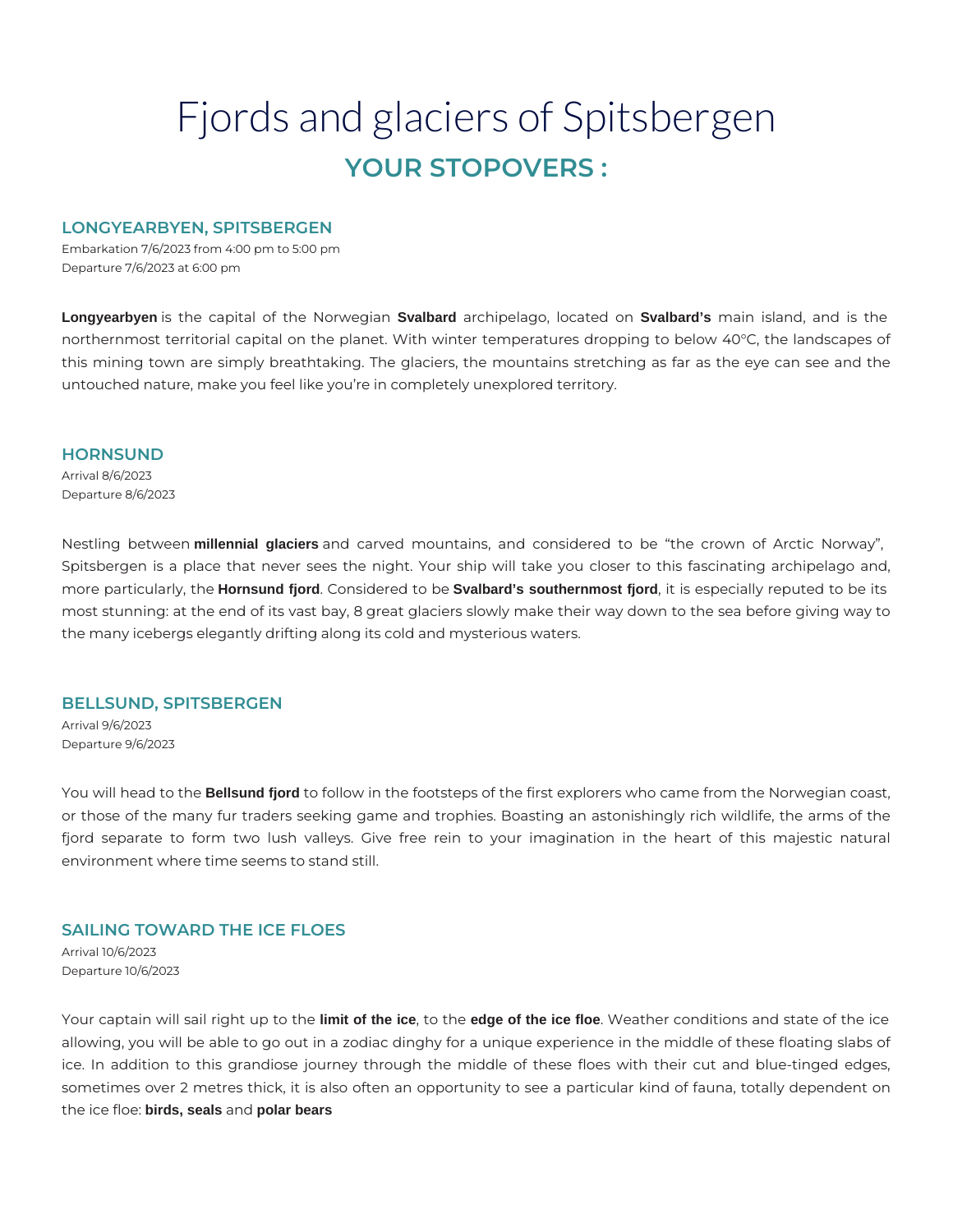#### **MAKEOYANE, SPITSBERGEN**

Arrival 11/6/2023 Departure 11/6/2023

.

Måkeøyane is a small **archipelago** in the heart of the **Woodfjorden**, whose names is a reference to the large quantities of driftwood washing up on the beaches. It is located at the intersection between the Bockfjorden and the Liefdefjorden which leads to the **Monaco Glacier**, one of the most beautiful in Spitsbergen. As you sail around these little islands, you will be able to observe **Arctic terns** whose eggs sometimes attract **polar bears**.

#### **MONACO GLACIER, SPITSBERGEN**

Arrival 11/6/2023 Departure 11/6/2023

Located to the North-West of the Svalbard archipelago, **the Monaco Glacier** is probably one of Spitsbergen's most beautiful and majestic. Named in honour of **Prince Albert I of Monaco**, a sailor, it stands as an impenetrable, bluetinged jagged wall, the last glacier before reaching a latitude of 80° North. Imagine the sound of the ice cracking as it breaks free and crashes into the **transparent water**. And to make the magical landscape even more perfect, you might be lucky enough to spot **bears** and **whales**, as these two animals have a special fondness for this area.

## **RAUDFJORDEN, SPITSBERGEN**

Arrival 12/6/2023 Departure 12/6/2023

**Raudfjorden** means "**red fjord**", from the colour of the sandstone of the surrounding mountains. Along the west coast of this 20 km fjord, dissected by many shallow bays, you will be able to admire some of Spitsbergen's most **spectacular ice formations.** At the extremity of the fjord, two offshoots lead to the magnificent glaciers of Chauveaubreen and **Raudfjordbreen** which is 3 km wide. To the east, Alicehamna Beach in Bruceneset Bay has seen trappers, fishermen and explorers arrive for centuries, as evidenced by the "Raudfjordhytta" - the cabin of a Swedish trapper built in 1927.

#### **SMEERENBURG, SPITSBERGEN**

Arrival 12/6/2023 Departure 12/6/2023

Located at the far north-west of the **Svalbard archipelago**, at the intersection of oceanic and Arctic influences, **Smeerenburg** is a former Dutch whaling colony on the southern part of **Amsterdam Island**. In a landscape of hills with steep slopes, plateaux, lakes and lagoons, you will anchor at a **sandy beach**. Dotted with **driftwood** and the **remains of ovens** that were used to melt the **whale** blubber, this is one of Spitsbergen's most important archaeological sites. At the height of the whaling activity, 200 men worked here and several are buried here.